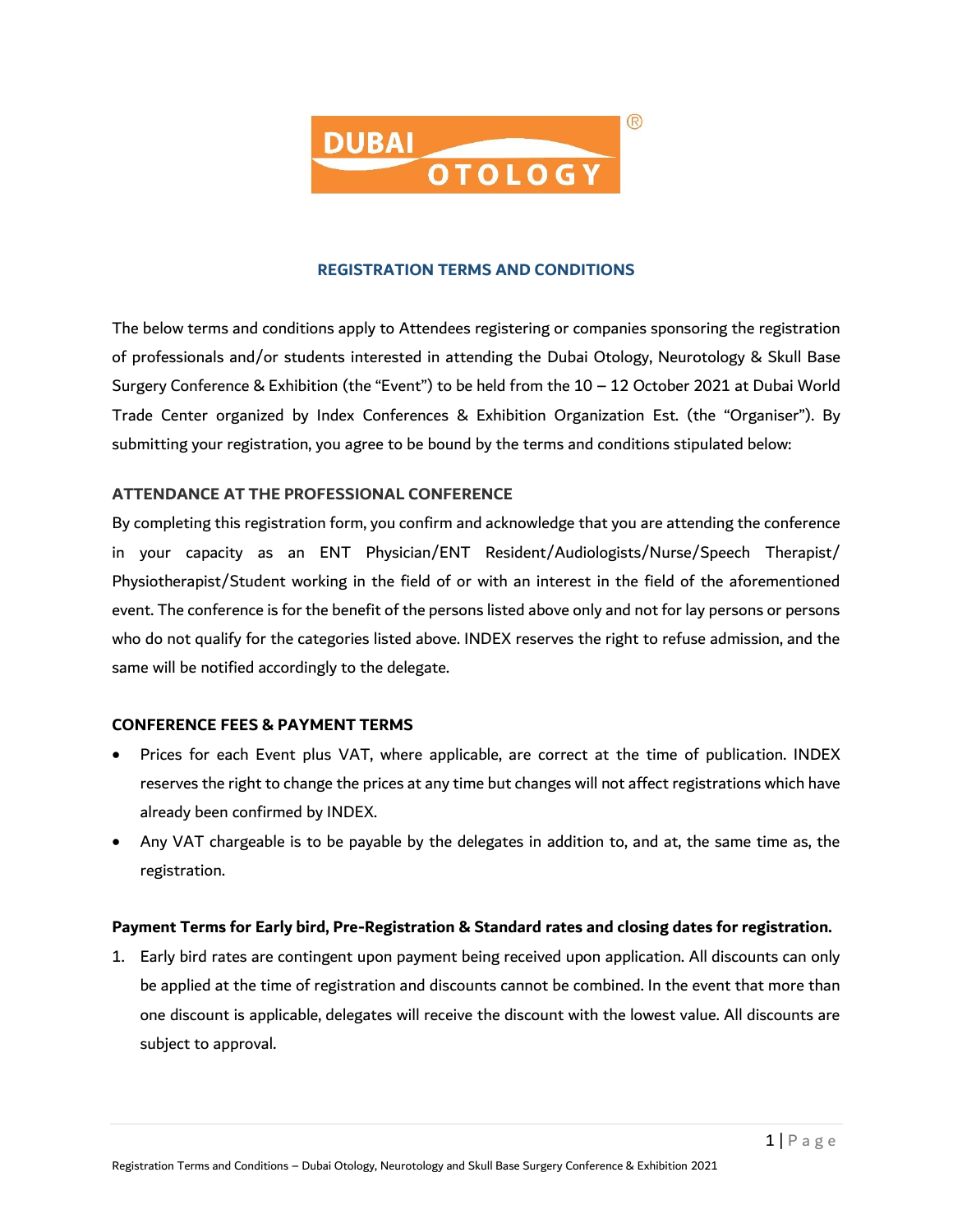- 2. The closing date for the early bird rate is **31st July 2021** for all payment methods. Full and clear payment must be received on or before **31st July 2021** in order to obtain the early bird rate. The Events Team is unable to honour any requests to obtain the early bird rate after these dates.
- 3. Standard Registration commences on **1 st August 2021** and payments via cheque, bank transfer, cash or credit card will be accepted. If payment in full is not received before the Event, INDEX reserves the right at its sole discretion and without liability either to require payment as a condition of entry to the Event or to refuse entry to the Event. No refunds of any proportion of fees already paid (if any) will be made and any balance of the fees will remain due and payable where entry to an Event is refused.
- 4. Onsite registration commences on **10 th October 2021** and only payments via cash or credit card (online) will be accepted.

## **THIRD PARTY AND GROUP REGISTRATION**

- If you are booking on behalf of another person, you confirm that you are authorised by that person to make the booking, and that the person has confirmed their agreement to be bound by these terms and conditions. You acknowledge and agree that both you and the person for whom you are making the booking will be bound by these terms and conditions mentioned herein.
- You also acknowledge and agree to provide details of the attendees in the required format as requested by the Event's team.
- INDEX shall not be liable for the consequences or damages directly or indirectly ensuing from incorrect, misleading, imprecise or incomplete information either contained in the registration form or based on any other details furnished by the exhibitor; INDEX reserves the right to refuse to consider inadequately or not fully completed registration forms or registration forms submitted later than the date specified.

#### **INFORMATION FOR REGISTERED ATTENDEES**

- Entry will be regulated through receipts issued by INDEX. Registration number will be issued only upon receipt of payment and entry to the Event will be permitted by the registration number. Please carry a print of the payment receipt and registration number.
- . In the event you have registered, but yet to receive the payment receipt, please contact [registration@dubaioto.com](mailto:registration@dubaioto.com)

# **CANCELLATION, SUBSTITUTION/REGISTRATION TRANSFER & REFUND POLICY**

No refunds can be given. Conference fees once processed cannot be cancelled or refunded, however the following is permitted under the discretion of INDEX: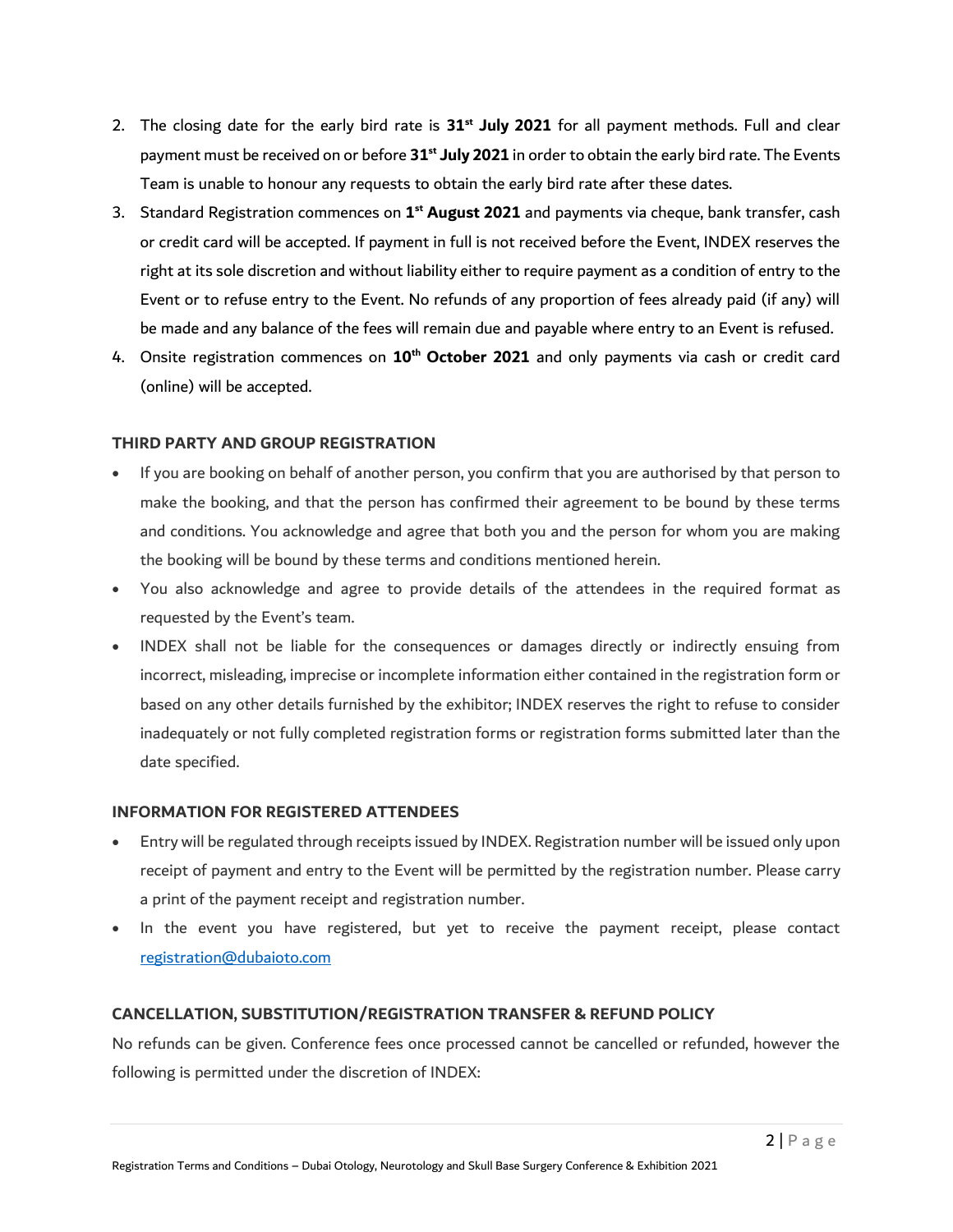- 1. Registration may be transferred to another person (substitution) subject to agreement with INDEX and supported by clear written communication, in special conditions such as personal ailments or nonissuance of visas, INDEX reserves the right to reject such a request. (**Deadline for name change is 1 st October, 2021**).
- 2. In the event that INDEX cancels an event for any reason (except for force majeure circumstances), you will receive full amount of the conference fee paid.
- 3. In the event that INDEX postpone an event for any reason (except for force majeure circumstances) and the delegate is unable or unwilling to attend on the rescheduled date, you will receive full amount of the conference fee paid.
- 4. Subject to the foregoing point 2 & 3, in the event of cancellation or postponement of the Event due to force majeure, no refunds will be given.
- 5. INDEX reserves the right to cancel any registration after confirmation in which case all fees paid will be refunded. You acknowledge that the refund of registration fees is your sole remedy in the event of cancellation of your registration by INDEX and all other liability is expressly excluded.
- 6. Except as specified above, no credits will be issued for other forms of cancellation.
- 7. INDEX is not responsible for any loss or damage as a result of a transfer, substitution, alteration and/or cancellation/postponement of an event. INDEX shall assume no liability whatsoever in the event this conference is canceled, rescheduled or postponed due to fortuitous event, act of God, unforeseen occurrence or any other event that renders performance of this conference impracticable, illegal or impossible. For the purpose of this Clause, a fortuitous event shall include, but not limited to war, fire, extreme weather or other emergencies.

#### **PROGRAMME CHANGES**

Please note that Speakers and topics were confirmed at the time of publishing; HOWEVER, it may be necessary due to unforeseen circumstances to alter the content, timing speakers or venue. INDEX reserves the right at any time to postpone, change the format, alter or modify the advertised Speakers and/or topics if necessary, participants, content, location and timing of the Event or any other aspect of the Event, in each case without liability for any reason whether or not due to causes beyond its reasonable control. In the event that the conference is canceled, and other aforementioned occurrences, delegates will be notified promptly prior to the advertised date of the event. INDEX accepts no liability in respect of any loss or damage, whether direct, consequential or otherwise arising from any delay in providing the conference or change of venue. Please visit the relevant site, which is updated regularly.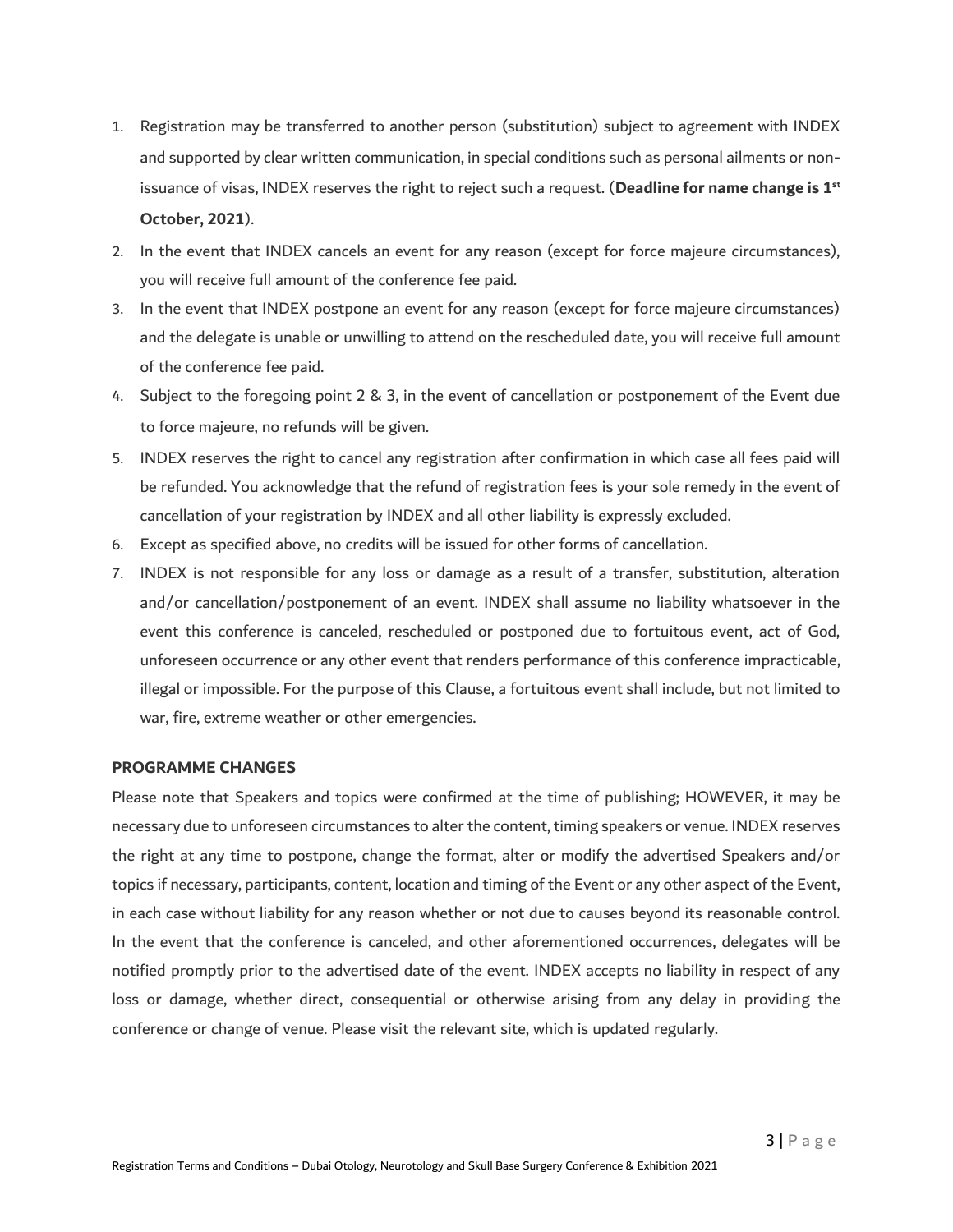## **Non – Appearance/Cancellation of Speakers**

- Should Speaker(s) of this event fail to appear, either due to illness, accident or by cancellation, adverse weather conditions or any travel disruption, INDEX accepts no liability for these, and that neither party nor any representative shall be liable for any payment and/or refunds.
- INDEX reserves the right without liability to refuse admission to, or to eject from the Event, any person in its absolute discretion, including (without limitation) any person who fails to comply with these terms and conditions or who in the opinion of INDEX represents a security risk, nuisance or annoyance to the running of the Event. You agree to comply with all reasonable instructions issued by INDEX or the venue owners at the Event.

# **BANKRUPTCY OR LIQUIDATION**

In the event of any Attendee committing an act of bankruptcy or if a limited company being wound up, this terms and conditions shall be determined void and all monies already paid shall be retained by INDEX.

## **ACCOMMODATION/TRAVEL**

- Please note that accommodation and travel are not included in the conference fee;
- Accommodation/ travel arrangement must be made by the Attendees.

#### **PROMOTIONAL ACTIVITY**

- No Attendee shall engage in or permit filming, sound or video recording, telecasting and broadcasting at the Event venue unless prior written approval is obtained from INDEX.
- No distribution of publicity materials is allowed during the conference anywhere within the vicinity of the Conference or anywhere else within the Event Venue.

#### **PHOTOGRAPHY AND OTHER IMAGE RECORDINGS**

- All types of unauthorised photography and recording/transmitting of audio or visual material, data or information is expressly prohibited.
- Photography and recordings photographs will be taken at the conference by an official Event photographer, which may be used by INDEX in post-event publicity and on future marketing materials. In registering to attend the Event, Attendees agree to the official photographer taking such photographs, and to INDEX using the photographs as set out above. If you do not wish to be in any photography, kindly notify a member of INDEX Events Team immediately upon arrival at the conference for further guidance.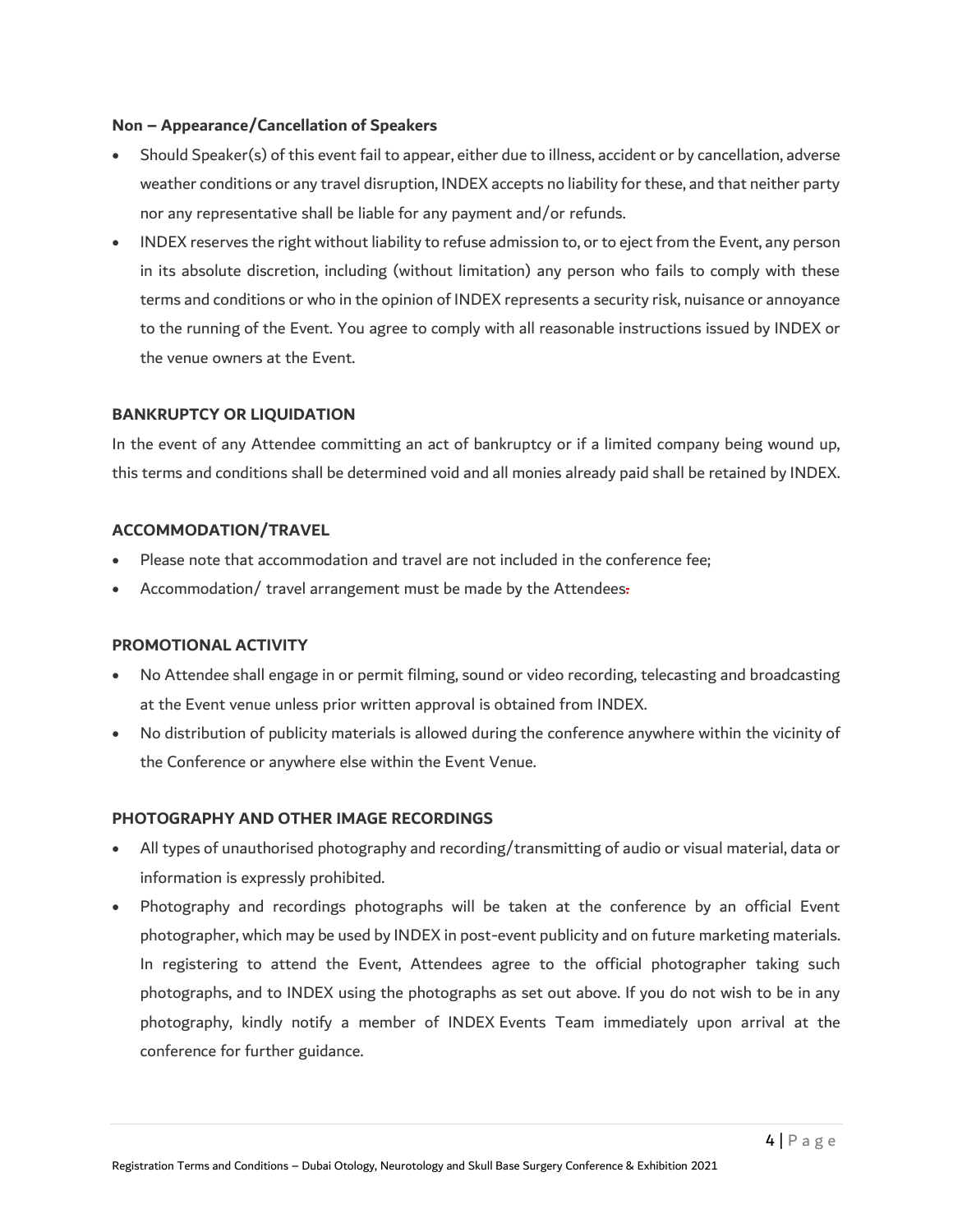**NOTE: Please note that other attendees at the conference (delegates, speakers, exhibitors and sponsors etc.) may also take photographs; INDEX accepts no responsibility in connection with the use of these photographs.**

## **ATTENDEE IDENTIFICATION**

Full particulars of Attendee must be submitted to INDEX for approval and registration before they may be admitted to the Event. As the personnel are approved by INDEX's authorised personnel, they will be issued \*E-badges via the Event Mobile Application for identification and admission purposes. Attendees shall ensure that authorised personnel:

- i. Display their E-badges whenever requested by the Organizer whilst in the Venue; and
- ii. Do not pass their E-badges to any other person(s).

**\*Attendee must download and have access to the Event Mobile Application to display E-badges issued by the Organiser at all times. Additional attendees/staff will be permitted upon payment of the relevant registration fees.**

#### **NOTE: For verification purposes, INDEX shall reserve the right to request for any identification.**

#### **DATA PROTECTION**

- INDEX may collect and process personal company data, which may include personally identifiable data such as the contact person's email, address and contact number ("personal data") in order to perform its obligations pursuant to this Terms and Conditions as well as to provide Attendees information about future events. INDEX will mainly collect the personal data directly from Attendees when they complete the Application Form or through other approved INDEX third party service providers. Provision of the personal data would be mandatory. Without such information INDEX may not be able to perform its obligations under this Terms and Conditions, such as to contact the Attendee with anything related to the registration/Event (if any).
- Such data will generally not be transferred or shared with any other entity, though there may be disclosure or sharing of personal data for purposes of compliance with laws, regulations or directives by regulators or authorities. By submitting personal company data to INDEX and signing the application form, Attendee's expressly consent, on behalf of their officers and employees, to the transfer and processing of that personal company data in the UAE and elsewhere.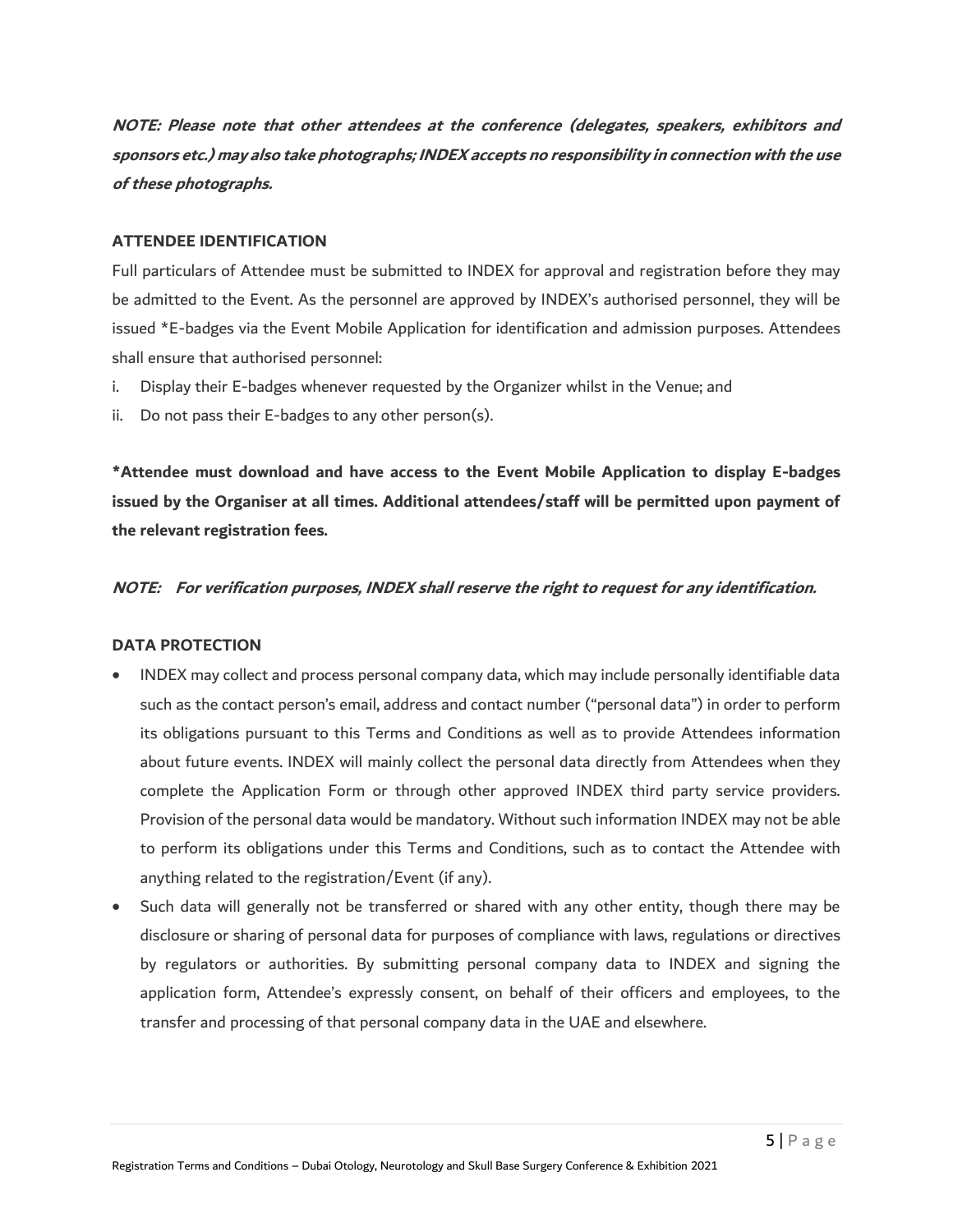\*Compliance with all applicable data protection laws is of the utmost importance, this also includes the European General Data Protection Regulation of May 2019 (Regulation (EU) 2016/679) (the GDPR). Where shared Personal Data that constitutes EU Personal Data is transferred by the Organiser in a location outside of the European Economic Area "EEA", the Organiser shall comply with its obligations pursuant to Chapter 3 of the GDPR (Rights of the data subject) and Part V of the PDPA (Access to and Correction of Personal Data).

#### **Consent and rights of the Attendee**

- i. By agreeing to this Terms and Conditions, the Attendee consent to the collection and use of his/her personal data as outlined in this Statement, including the use and provision of his/her personal data for direct marketing. Please send requests to access or correct data, to cease communications, and questions or complaints to: E-mail: [info@dubaioto.com](mailto:info@dubaioto.com)
- ii. Attendees' information is kept on INDEX group companies' database and used by INDEX group companies to assist in providing selected products and services which may be of interest to the Attendee and which will be communicated by letter, phone, fax, email or other electronic means. The personal information which you provide to us will be held by us on a database and may be shared with INDEX group of companies for direct marketing purposes. Please note, however, that INDEX may release the Attendee's personal data if required to do so by law, or by search warrant, subpoena or court order.
- iii. For company-related data, INDEX utilise such information for the purpose of sending eventrelated offers, managing business processes with you as a Attendee, information and advertising prior and after the event, communication and attendee databases updating in the UAE and abroad, and market research.
- iv. If you do not wish your personal data to be used together with the company data, you are free to object at any time to the further use and communication of your personal data to third parties by emailing it to us at [info@dubaioto.com](mailto:info@dubaioto.com)

#### **DISCLOSURE OF INFORMATION**

Attendee's personal data without the data subject's permission, will not be disclosed or shared with any third parties for purposes other than those stated at the time the data was collected. INDEX will retain the personal data it holds confidential but in certain circumstances, may provide or transfer the personal data to: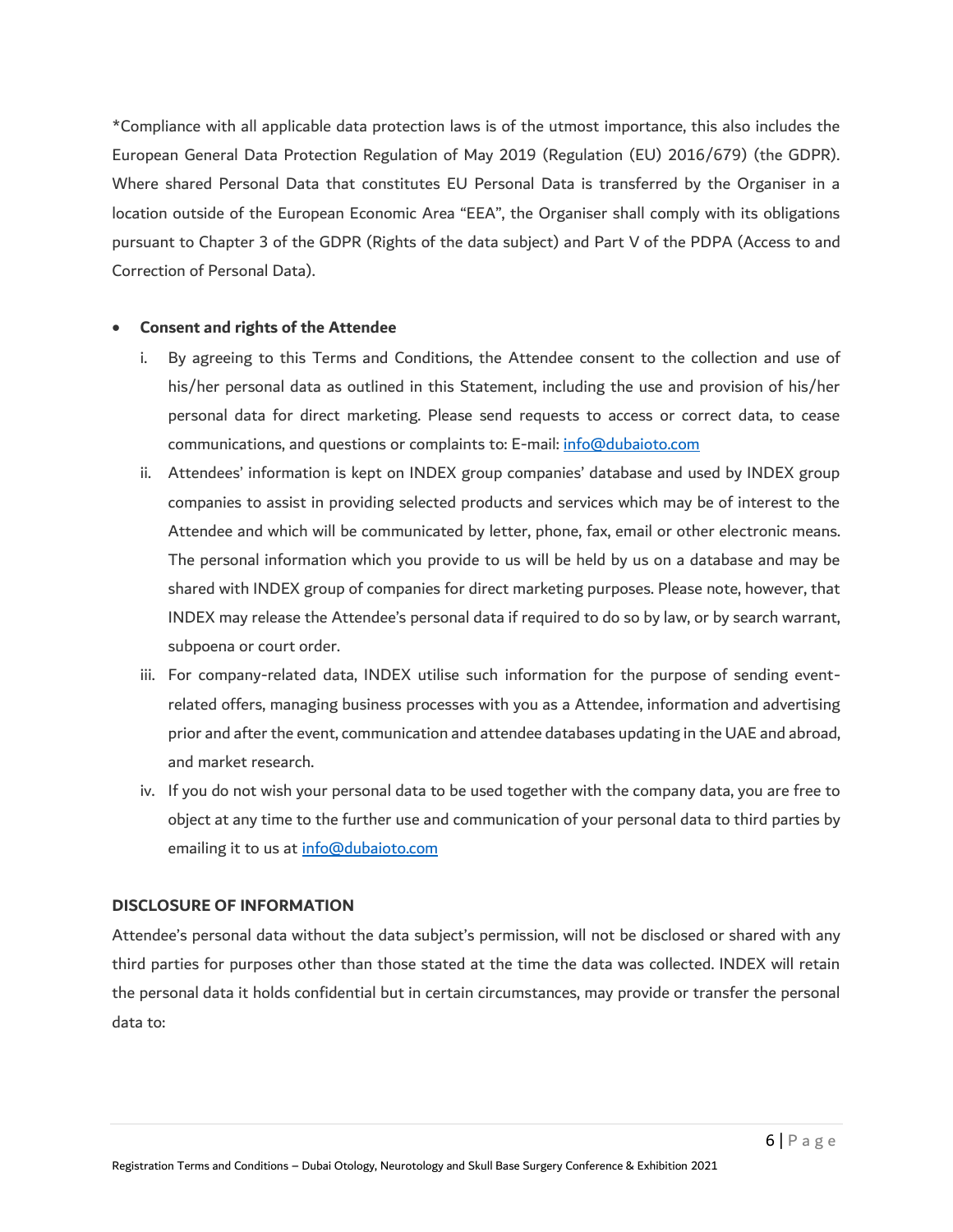- i. Its agents, advisers, service providers, contractors, and auditors, in connection with their operations and/or services for facilitating and enhancing their operations, conducting analysis, research and auditing based on the personal data;
- ii. Its overseas offices, affiliates, joint ventures partners, which are also exhibition organisers, for the purpose of conducting direct marketing in relation to the promotion of and invitation to their trade fairs in UAE and around the world;
- iii. Persons to whom the Organiser is required to make disclosure under applicable laws in or outside the United Arab Emirates.

## **COPYRIGHT**

All intellectual property rights in all materials produced or distributed by INDEX Conferences and Exhibitions in connection with this Event is expressly reserved and any unauthorised duplication, publication or distribution is prohibited.

## **FORCE MAJEURE**

INDEX shall be under no liability if it shall be unable to carry out any provision of the Terms and Conditions for any reason beyond their control including Act of God, legislation, war, terrorist activity, fire, flood, drought, failure of power supply, lock-out, strike or any other act of God, including but not limited to health concerns (such as bird flu, infectious related health outbreaks, pandemic or other related communicable disease), climatic, economic, political, financial crisis or social situation at local, national or international level, or any other general cases of "force majeure" whether or not "ejusdem generis" with the foregoing, or any cause not within INDEX control or for any loss or damage sustained in the event that the opening or holding of the Event is prevented, postponed or abandoned or if the hall becomes totally or partially unavailable for the holding of the Event due to any of the foregoing causes.

## **EXCLUSION OF LIABILITY**

INDEX excludes all liability for loss, injury or damage to persons or property at the Event. All indemnities, warranties, terms and conditions (whether express or implied) are excluded. INDEX accepts no liability for any loss or damage whatsoever that you may suffer in connection with or arising from the Event whether direct, indirect or consequential (including but not limited to loss of profit, loss of business or any other type of economic loss) or otherwise. In the event that INDEX is liable to you for any reason, it's total liability to you in relation to the Event (whether under these terms or conditions or otherwise) is limited to the amount of the registration fees paid by you to INDEX ONLY. The limitations and exclusions in this condition only apply to the extent permitted by applicable law.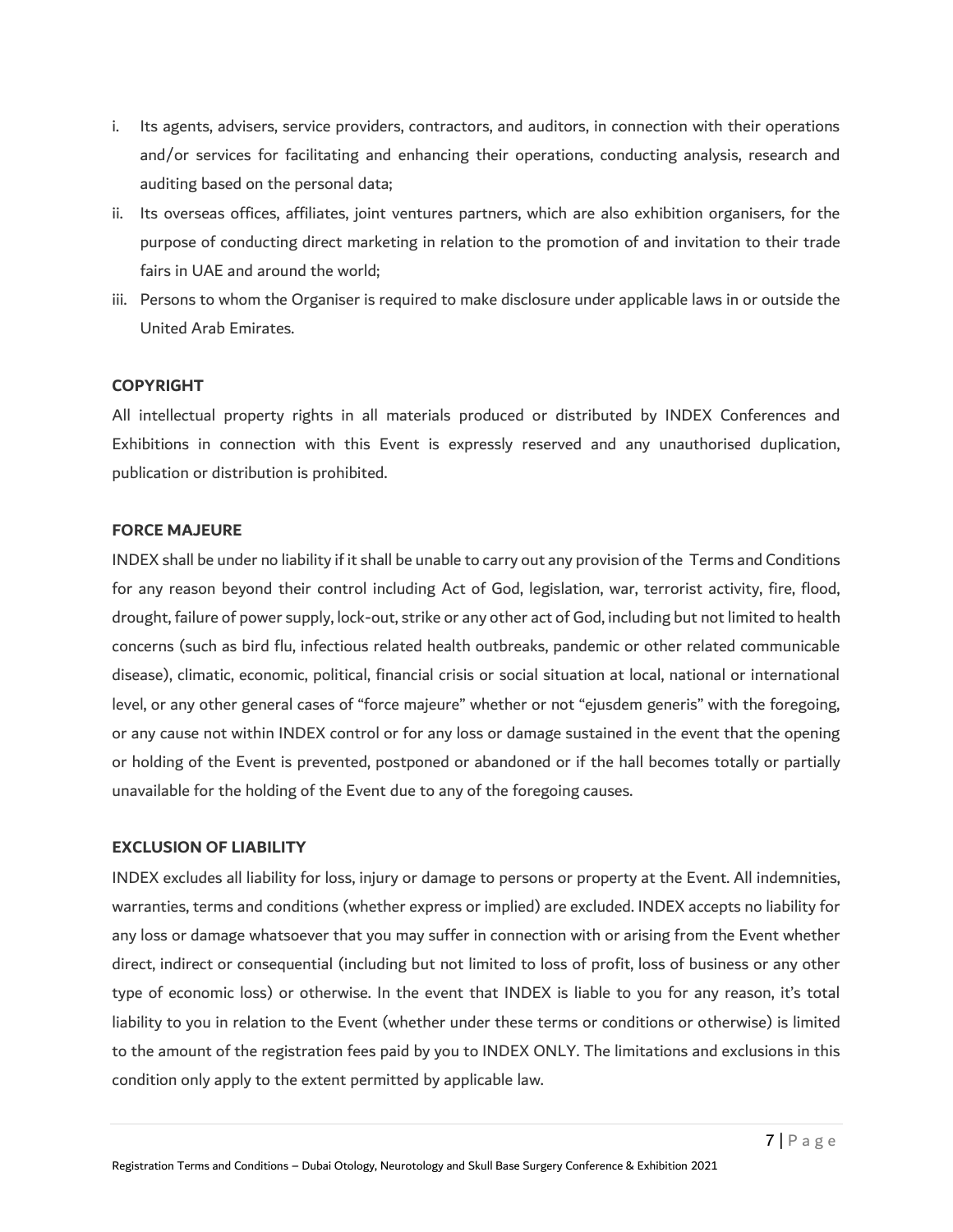## **AMENDMENT**

INDEX reserves the right to amend these terms and conditions from time to time and you will be subject to the terms and conditions in force at the time your registration is submitted.

# **ADDITIONAL RULES AND REGULATIONS**

- INDEX reserves the right to interpret, alter and amend these General Terms and Conditions and to issue additional rules and regulations at any time they consider necessary for the orderly operation of the Event, all interpretations of these Conditions and any additional rules and regulations by the Organiser shall be final.
- Attendee shall abide by the rules and regulations of the Event Venue which are deemed to be integral parts of and incorporated into these General Terms and Conditions. In the event of conflict between the provisions of such rules and regulations and these General Terms and Conditions, these General Terms and Conditions shall prevail.
- In the event of a breach of any of the conditions herein INDEX may in all cases retain all monies paid by the Attendee and recover further monies from the Attendee as provided herein. All communications should be addressed to:

INDEX Conferences & Exhibition Organization Est.

INDEX Holding Headquarters,

P.O. Box: 13636, Road D-62,

Opposite Nad Al Hamar,

United Arab Emirates.

Tel: +97145208888

Fax: +97143384193

- E-mail: [info@dubaioto.com](mailto:info@dubaioto.com)
- Website: [www.dubaioto.com](http://www.dubaioto.com/)

# **ATTENDEE RULES & REGULATIONS**

By completing this Attendee Registration Form, the Attendee acknowledges receipt of and agrees to comply with all the rules and regulations stated herein.

## **GOVERNING LAW**

These terms and conditions are governed by the laws of the United Arab Emirates, as applied in the Emirate of Dubai, and any disputes will be subject to the exclusive jurisdiction of Dubai courts.